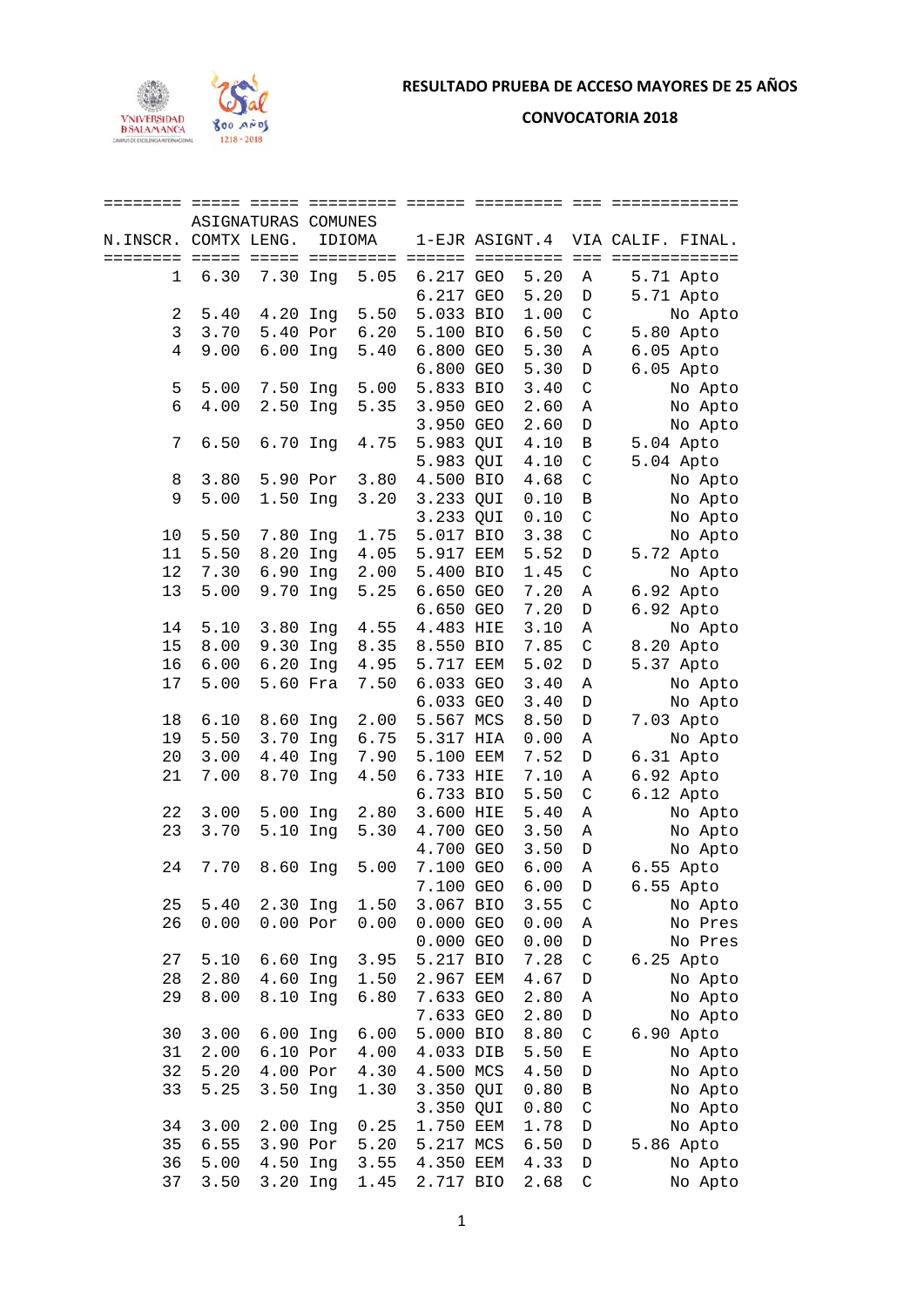

**CONVOCATORIA 2018** 

| ======== ===== ===== |             | ASIGNATURAS COMUNES |     | =========      |                  |                | ========        |              | =============     |
|----------------------|-------------|---------------------|-----|----------------|------------------|----------------|-----------------|--------------|-------------------|
| N.INSCR.             | COMTX LENG. |                     |     | IDIOMA         |                  | 1-EJR ASIGNT.4 |                 |              | VIA CALIF. FINAL. |
| ========             |             |                     |     | =========      | ====== ========= |                |                 |              | === ============= |
| 38                   | 7.00        | 9.60 Ing            |     | 5.25           | 7.283 GEO        |                | 5.30            | Α            | 6.29 Apto         |
|                      |             |                     |     |                | 7.283 GEO        |                | 5.30            | $\mathbb D$  | 6.29 Apto         |
| 39                   | 3.50        | 6.30 Por            |     | 3.70           | 4.500 EEM        |                | 6.09            | $\mathbb D$  | 5.30 Apto         |
| 40                   | 7.50        | $6.00$ Ing          |     | 5.50           | 6.333 EEM        |                | 5.17            | $\mathbb D$  | 5.75 Apto         |
| 41                   | 6.00        | $6.60$ Inq          |     | 6.95           | 6.517 GEO        |                | 4.00            | Α            | 5.26 Apto         |
|                      |             |                     |     |                | 6.517 GEO        |                | 4.00            | $\mathbb D$  | 5.26 Apto         |
| 42                   | 6.50        | 2.80 Ing            |     | 4.20           | 4.500 GEO        |                | 3.40            | Α            | No Apto           |
|                      |             |                     |     |                | 4.500 GEO        |                | 3.40            | $\mathbb D$  | No Apto           |
| 43                   | 3.50        | 5.00 Ing            |     | 3.00           | 3.833 EEM        |                | 3.27            | $\mathbb D$  | No Apto           |
| 44                   | 5.00        | 7.70 Ing            |     | 5.90           | 6.200 EEM        |                | 6.10            | $\mathbb D$  | 6.15 Apto         |
| 45                   | 3.00        | 8.70 Ing            |     | 2.00           | 4.567 MAT        |                | 5.70            | $\, {\bf B}$ | 5.13 Apto         |
|                      |             |                     |     |                | 4.567 MAT        |                | 5.70            | $\mathbf E$  | 5.13 Apto         |
| 46                   | 0.00        | $0.00$ Ing          |     | 0.00           | 0.000 BIO        |                | 0.00            | $\mathsf C$  | No Pres           |
| 48                   | 3.00        | 5.50 Ing            |     | 2.90           | 3.800 MCS        |                | 5.80            | $\mathbb D$  |                   |
| 49                   | 4.00        | 6.50 Por            |     | 4.00           |                  |                | 2.20            | $\mathbb D$  | No Apto           |
| 50                   | 5.00        | 3.30 Ing            |     | 1.25           | 4.833 MCS        |                |                 |              | No Apto           |
|                      |             |                     |     |                | 3.183 BIO        |                | 3.35            | $\mathsf C$  | No Apto           |
| 51                   | 5.00        | 5.60 Ita            |     | 1.90           | 4.167 HIE        |                | 5.30            | Α            | No Apto           |
| 52                   | 5.00        | 2.20                | Ing | 2.00           | 3.067 HIE        |                | 2.30            | Α            | No Apto           |
| 53                   | 0.00        | $0.00$ Ing          |     | 0.00           | 0.000 MAT        |                | 0.00            | $\, {\bf B}$ | No Pres           |
|                      |             |                     |     |                | 0.000 MAT        |                | 0.00            | $\mathbf E$  | No Pres           |
| 54                   | 6.10        | 8.60 Ing            |     | 7.80           | 7.500 GEO        |                | 4.00            | Α            | 5.75 Apto         |
|                      |             |                     |     |                | 7.500 GEO        |                | 4.00            | D            | 5.75 Apto         |
| 55                   | 7.50        | 8.90 Ing            |     | 4.75           | 7.050 EEM        |                | 6.83            | D            | 6.94 Apto         |
| 56                   | 9.00        | 9.20 Ing            |     | 7.05           | 8.417 FIS        |                | 5.50            | B            | 6.96 Apto         |
|                      |             |                     |     |                | 8.417 FIS        |                | 5.50            | $\mathsf C$  | 6.96 Apto         |
|                      |             |                     |     |                | 8.417 FIS        |                | 5.50            | $\mathbf E$  | 6.96 Apto         |
| 57                   | 3.20        | $6.00$ Por          |     | 4.70           | 4.633 GEO        |                | 5.40            | Α            | 5.02 Apto         |
|                      |             |                     |     |                | 4.633 GEO        |                | 5.40            | $\mathbb D$  | 5.02 Apto         |
| 58                   | 0.00        | $0.00$ Ing          |     | 0.00           | 0.000 BIO        |                | 0.00            | $\mathsf C$  | No Pres           |
| 59                   | 7.00        | 9.10 Ing            |     | 6.30           |                  |                | 7.467 HIA 10.00 | Α            | 8.73 Apto         |
| 60                   | 0.00        | $0.00$ Ing          |     | 0.00           | 0.000 BIO        |                | 0.00            | $\rm C$      | No Pres           |
| 61                   | 7.10        |                     |     | 7.50 Fra 10.00 | 8.200 BIO        |                | 5.40            | $\rm C$      | 6.80 Apto         |
| 62                   | 3.50        | 6.50 Ing            |     | 4.20           | 4.733 BIO        |                | 4.30            | $\mathsf C$  | No Apto           |
| 63                   | 1.50        |                     |     | 7.70 Por 6.00  | 5.067 MCS        |                | 4.00            | D            | No Apto           |
| 64                   | 5.00        | 5.20 Ing            |     | 5.90           | 5.367 HIA        |                | 1.00            | Α            | No Apto           |
| 65                   | 6.50        | 7.80 Ing            |     | 3.75           | 6.017 HIE        |                | 4.80            | Α            | 5.41 Apto         |
| 66                   | 5.00        | 7.10 Fra            |     | 5.75           | 5.950 HIE        |                | 5.00            | Α            | 5.48 Apto         |
| 67                   | 4.00        | 7.20 Ing            |     | 2.75           | 4.650 BIO        |                | 4.15            | $\mathsf C$  | No Apto           |
| 68                   | 7.00        | 7.00 Ing            |     | 4.45           | 6.150 GEO        |                | 5.00            | Α            | 5.58 Apto         |
|                      |             |                     |     |                | 6.150 GEO        |                | 5.00            | D            | 5.58 Apto         |
| 69                   | 5.00        | 5.50 Por            |     | 5.20           | 5.233 MCS        |                | 4.00            | D            | No Apto           |
| 70                   | 5.00        | $6.50$ Ing          |     | 6.65           | 6.050 MAT        |                | 1.00            | В            | No Apto           |
|                      |             |                     |     |                | 6.050 MAT        |                | 1.00            | Е            | No Apto           |
| 71                   | 7.50        | 8.20 Ing            |     | 4.80           | 6.833 BIO        |                | 4.05            | $\mathsf C$  | 5.44 Apto         |
| 72                   | 8.00        | 8.30 Ing            |     | 5.05           | 7.117 BIO        |                | 4.00            | $\mathsf C$  | 5.56 Apto         |
| 73                   | 5.00        | 2.50 Por            |     | 3.20           | 3.567 BIO        |                | 0.00            | $\mathsf C$  | No Apto           |
| 74                   | 2.50        | 5.80 Por            |     | 4.60           | 4.300 EEM        |                | 5.78            | D            | 5.04 Apto         |
| 75                   | 5.00        | 7.70 Por            |     | 5.60           | 6.100 GEO        |                | 4.70            | Α            | 5.40 Apto         |
|                      |             |                     |     |                | 6.100 GEO        |                | 4.70            | D            | 5.40 Apto         |
| 76                   | 8.50        | 5.70 Ing            |     | 5.50           | 6.567 BIO        |                | 5.40            | C            | 5.98 Apto         |